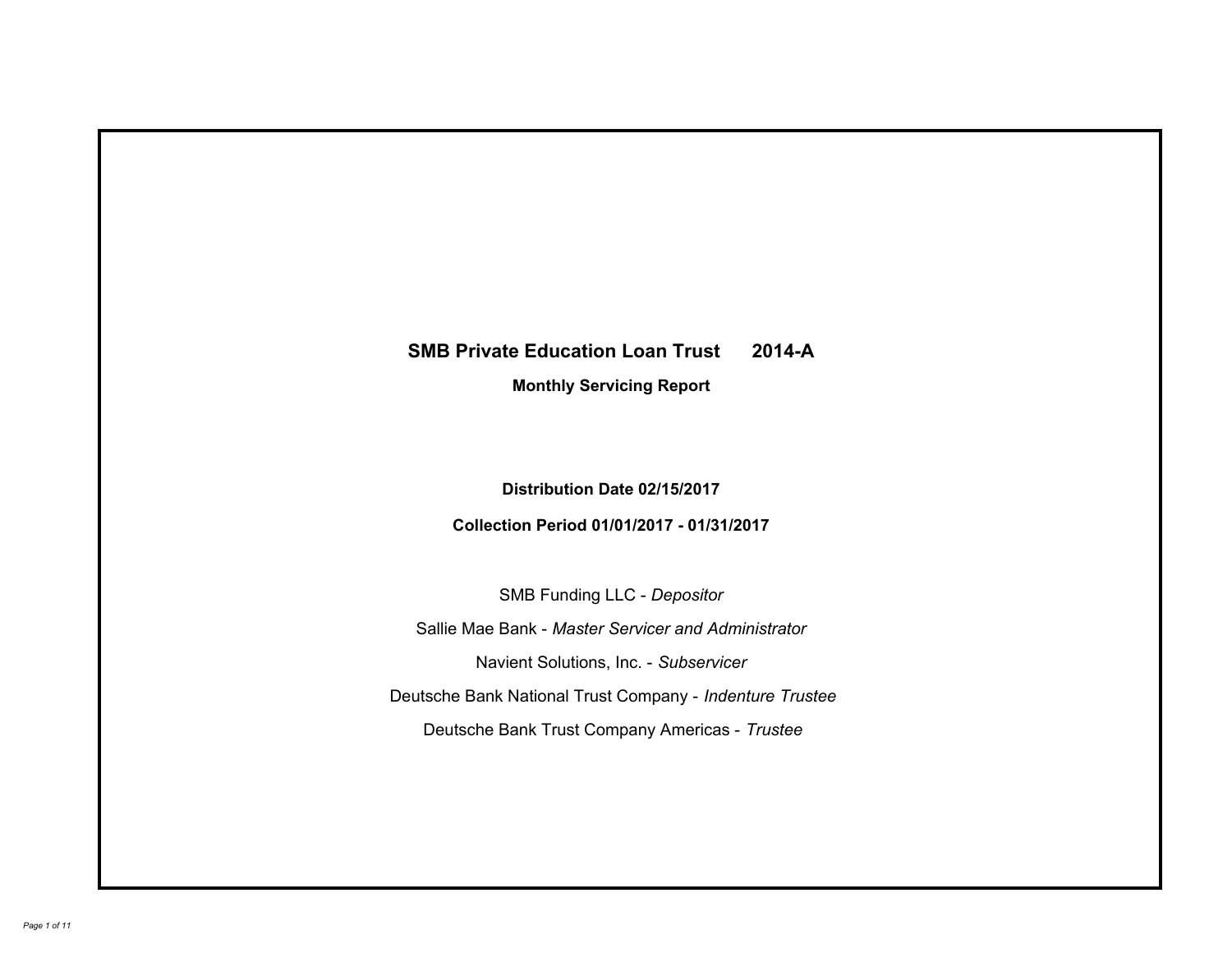|  |  |  | <b>Deal Parameters</b> |  |
|--|--|--|------------------------|--|
|--|--|--|------------------------|--|

| Α       | <b>Student Loan Portfolio Characteristics</b>   |                   | 08/07/2014       | 12/31/2016       | 01/31/2017       |
|---------|-------------------------------------------------|-------------------|------------------|------------------|------------------|
|         | <b>Principal Balance</b>                        |                   | \$361,523,983.59 | \$299,841,636.82 | \$295,451,774.73 |
|         | Interest to be Capitalized Balance              |                   | 17,313,307.43    | 10,412,255.91    | 10,608,565.47    |
|         | Pool Balance                                    |                   | \$378,837,291.02 | \$310,253,892.73 | \$306,060,340.20 |
|         | Weighted Average Coupon (WAC)                   |                   | 7.81%            | 7.99%            | 7.98%            |
|         | Weighted Average Remaining Term                 |                   | 138.29           | 142.50           | 143.19           |
|         | Number of Loans                                 |                   | 33,555           | 27,090           | 26,778           |
|         | Number of Borrowers                             |                   | 26,651           | 21,269           | 21,033           |
|         | Pool Factor                                     |                   |                  | 0.818963444      | 0.807893910      |
|         | Since Issued Total Constant Prepayment Rate (1) |                   |                  | 6.72%            | 6.78%            |
| $\sf B$ | <b>Debt Securities</b>                          | Cusip/Isin        | 01/17/2017       |                  | 02/15/2017       |
|         | A1                                              | 784456AA3         | \$15,013,370.47  |                  | \$9,942,840.03   |
|         | A <sub>2</sub> A                                | 784456AB1         | \$68,000,000.00  |                  | \$68,000,000.00  |
|         | A <sub>2</sub> B                                | 784456AC9         | \$68,000,000.00  |                  | \$68,000,000.00  |
|         | A <sub>3</sub>                                  | 784456AD7         | \$50,000,000.00  |                  | \$50,000,000.00  |
|         | В                                               | 784456AE5         | \$36,000,000.00  |                  | \$36,000,000.00  |
|         | C                                               | 784456AF2         | \$42,000,000.00  |                  | \$42,000,000.00  |
|         |                                                 |                   |                  |                  |                  |
| C       | <b>Certificates</b>                             | <b>Cusip/Isin</b> | 01/17/2017       |                  | 02/15/2017       |
|         | <b>Excess Distribution</b>                      | 784456105         | \$100,000.00     |                  | \$100,000.00     |
|         |                                                 |                   |                  |                  |                  |
| D       | <b>Account Balances</b>                         |                   | 01/17/2017       |                  | 02/15/2017       |
|         | Reserve Account Balance                         |                   | \$958,735.00     |                  | \$958,735.00     |
|         |                                                 |                   |                  |                  |                  |
| E       | <b>Asset / Liability</b>                        |                   | 01/17/2017       |                  | 02/15/2017       |
|         | Overcollateralization Percentage *              |                   | 23.61%           |                  | 24.22%           |
|         | Specified Overcollateralization Amount *        |                   | \$93,076,167.82  |                  | \$91,818,102.06  |
|         | Actual Overcollateralization Amount *           |                   | \$73,240,522.26  |                  | \$74,117,500.17  |

\* Based on the Rated debt securities (Class A and Class B Bonds)

(1) Since Issued Total CPR calculations found in monthly servicing reports issued on or prior to September 15, 2015 originally included loans that were removed from the pool by the sponsor because they became ineligible for the pool between the cut-off date and settlement date. On October 5, 2015, Since Issued Total CPR calculations were revised to exclude these loans and all prior monthly servicing reports were restated. For additional information, see 'Since Issued CPR Methodology' found on page 11 of this report.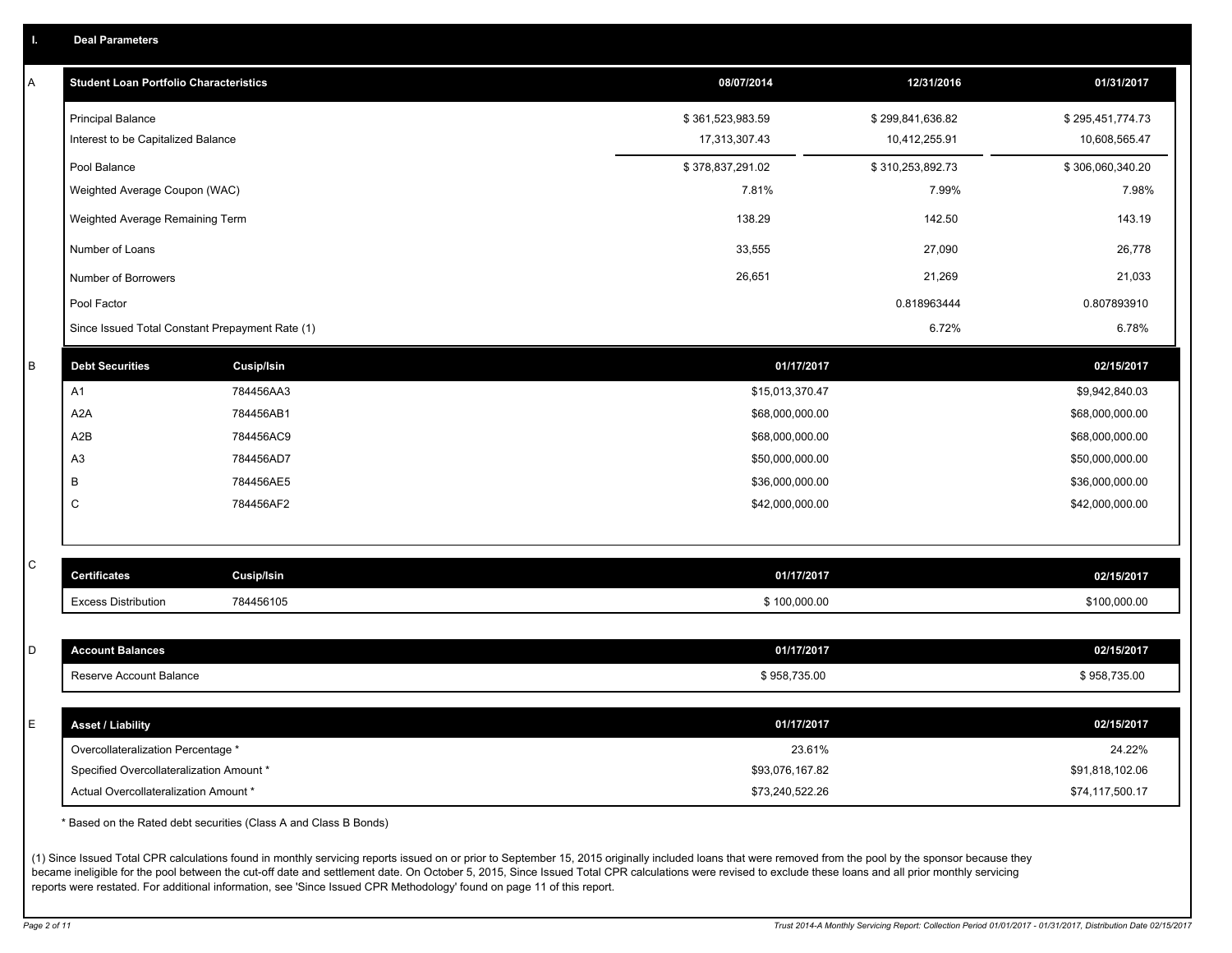### **II. 2014-A Trust Activity 01/01/2017 through 01/31/2017**

| Α         | <b>Student Loan Principal Receipts</b>                           |                |
|-----------|------------------------------------------------------------------|----------------|
|           | <b>Borrower Principal</b>                                        | 4,509,119.07   |
|           | <b>Consolidation Activity Principal</b>                          | 0.00           |
|           | Seller Principal Reimbursement                                   | 0.00           |
|           | Servicer Principal Reimbursement                                 | 0.00           |
|           | Delinquent Principal Purchases by Servicer                       | 0.00           |
|           | <b>Other Principal Deposits</b>                                  | 0.00           |
|           | <b>Total Principal Receipts</b>                                  | \$4,509,119.07 |
| В         | <b>Student Loan Interest Receipts</b>                            |                |
|           | <b>Borrower Interest</b>                                         | 1,406,370.09   |
|           | <b>Consolidation Activity Interest</b>                           | 0.00           |
|           | Seller Interest Reimbursement                                    | 0.00           |
|           | Servicer Interest Reimbursement                                  | (3,411.96)     |
|           | Delinquent Interest Purchases by Servicer                        | 0.00           |
|           | Other Interest Deposits                                          | 12,295.11      |
|           | <b>Total Interest Receipts</b>                                   | \$1,415,253.24 |
| C         | <b>Recoveries on Realized Losses</b>                             | \$15,014.79    |
| D         | <b>Investment Income</b>                                         | \$2,669.65     |
| E         | <b>Funds Borrowed from Next Collection Period</b>                | \$0.00         |
| F         | <b>Funds Repaid from Prior Collection Period</b>                 | \$0.00         |
| G         | <b>Loan Sale or Purchase Proceeds</b>                            | \$0.00         |
| н         | Initial Deposits to Collection Account                           | \$0.00         |
|           | <b>Excess Transferred from Other Accounts</b>                    | \$0.00         |
| ۱.        | <b>Borrower Benefit Reimbursements</b>                           | \$0.00         |
| κ         | <b>Gross Swap Receipt</b>                                        | \$0.00         |
| L         | <b>Other Deposits</b>                                            | \$0.00         |
| М         | <b>Other Fees Collected</b>                                      | \$0.00         |
| ${\sf N}$ | <b>AVAILABLE FUNDS</b>                                           | \$5,942,056.75 |
| $\circ$   | Non-Cash Principal Activity During Collection Period             | \$119,256.98   |
| P         | Aggregate Purchased Amounts by the Depositor, Servicer or Seller | \$0.00         |
| Q         | Aggregate Loan Substitutions                                     | \$0.00         |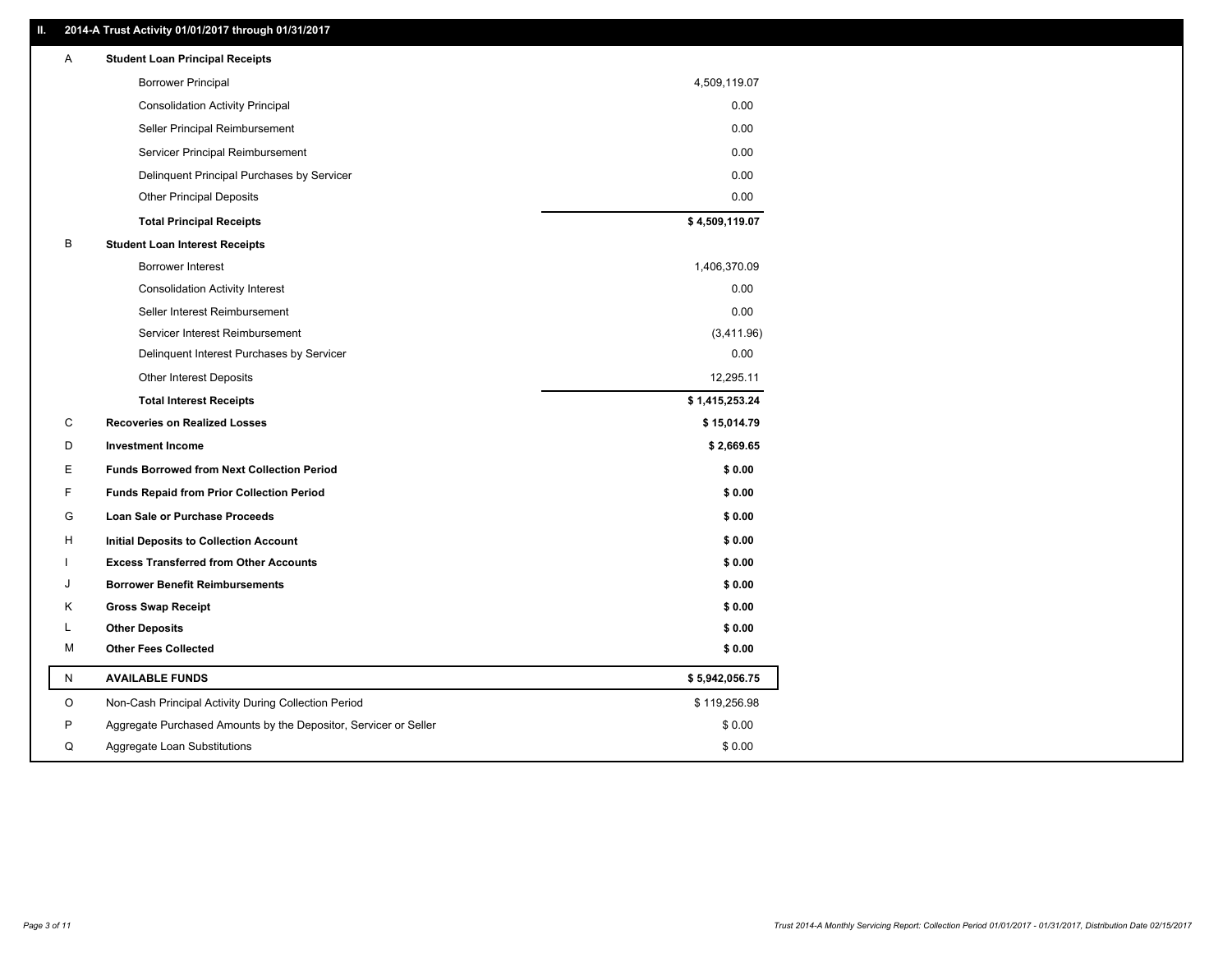|                   |                         |                          | 01/31/2017 |                      | 12/31/2016     |                          |         |                  |                |
|-------------------|-------------------------|--------------------------|------------|----------------------|----------------|--------------------------|---------|------------------|----------------|
|                   |                         | <b>Wtd Avg</b><br>Coupon | # Loans    | Principal            | % of Principal | <b>Wtd Avg</b><br>Coupon | # Loans | Principal        | % of Principal |
| INTERIM:          | IN SCHOOL               | 9.09%                    | 1,575      | \$19,224,052.27      | 6.281%         | 9.11%                    | 1,718   | \$21,014,992.18  | 6.773%         |
|                   | <b>GRACE</b>            | 9.07%                    | 568        | \$6,863,697.21       | 2.243%         | 8.94%                    | 462     | \$5,469,089.12   | 1.763%         |
|                   | <b>DEFERMENT</b>        | 9.03%                    | 1,260      | \$14,989,622.92      | 4.898%         | 9.03%                    | 1,199   | \$13,825,409.37  | 4.456%         |
| <b>REPAYMENT:</b> | <b>CURRENT</b>          | 7.73%                    | 21,543     | \$240,651,363.95     | 78.629%        | 7.77%                    | 22,072  | \$248,777,177.15 | 80.185%        |
|                   | 31-60 DAYS DELINQUENT   | 8.67%                    | 408        | \$5,239,286.32       | 1.712%         | 8.40%                    | 307     | \$3,707,343.35   | 1.195%         |
|                   | 61-90 DAYS DELINQUENT   | 8.12%                    | 174        | \$2,127,187.15       | 0.695%         | 8.53%                    | 174     | \$2,248,086.95   | 0.725%         |
|                   | 91-120 DAYS DELINQUENT  | 8.79%                    | 124        | \$1,696,689.74       | 0.554%         | 9.16%                    | 120     | \$1,491,086.21   | 0.481%         |
|                   | 121-150 DAYS DELINQUENT | 9.69%                    |            | 96<br>\$1,118,025.07 | 0.365%         | 9.07%                    | 108     | \$1,181,325.98   | 0.381%         |
|                   | 151-180 DAYS DELINQUENT | 8.90%                    | 75         | \$863,111.17         | 0.282%         | 9.21%                    | 88      | \$1,082,133.64   | 0.349%         |
|                   | > 180 DAYS DELINQUENT   | 9.46%                    |            | 60<br>\$688,511.20   | 0.225%         | 9.34%                    | 59      | \$639,836.23     | 0.206%         |
|                   | FORBEARANCE             | 8.51%                    | 895        | \$12,598,793.20      | 4.116%         | 8.48%                    | 783     | \$10,817,412.55  | 3.487%         |
| <b>TOTAL</b>      |                         |                          | 26,778     | \$306,060,340.20     | 100.00%        |                          | 27,090  | \$310,253,892.73 | 100.00%        |

Percentages may not total 100% due to rounding \*

\*\* Smart Option Interest Only loans and \$25 Fixed Payment loans classified as in repayment whether student borrowers are in school, in grace, in deferment or required to make full principal and interest payments on their l

\*\*\* To conform with company standard reporting these sections now include Princial and Interest Accrued to Capitalize.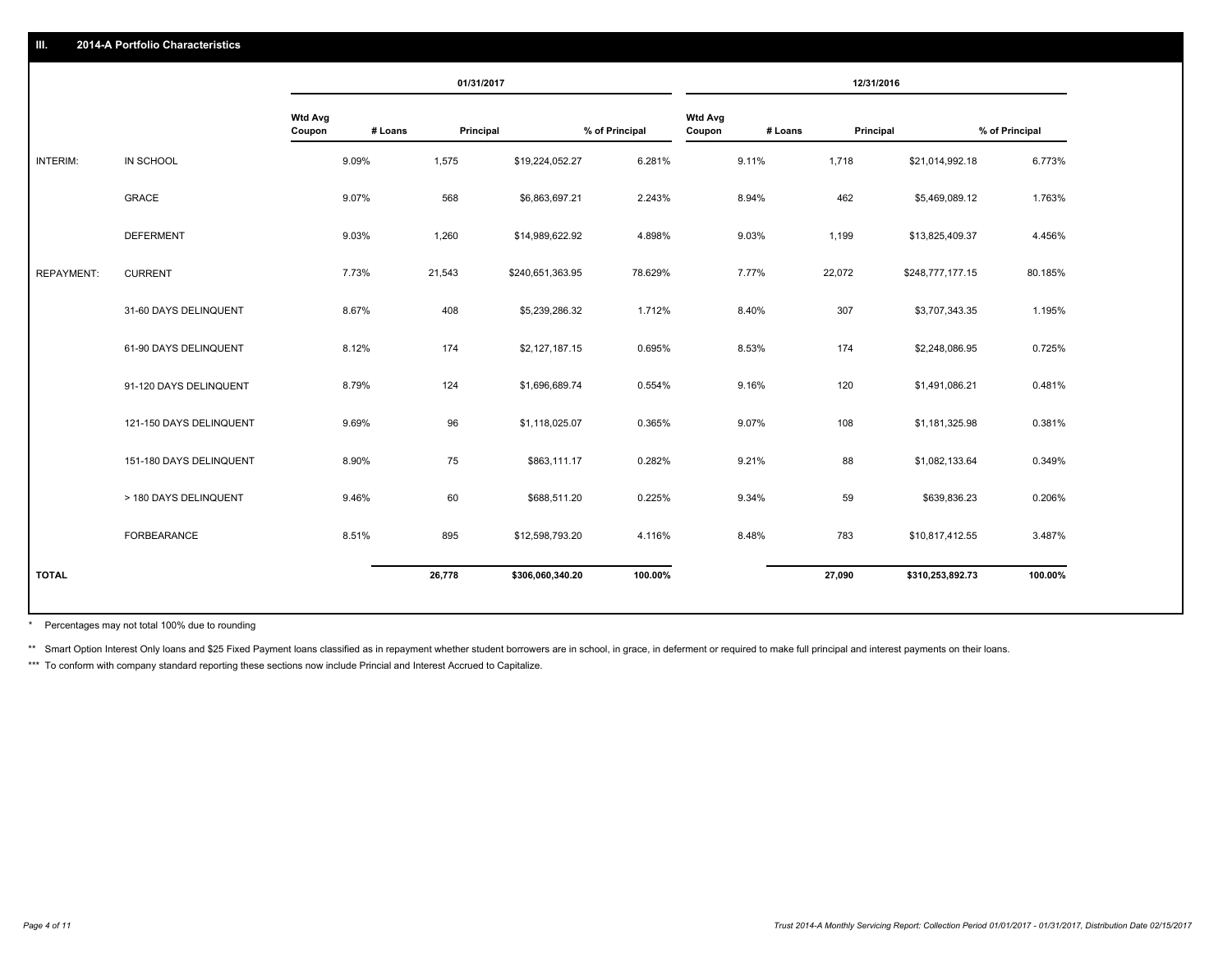|                                                         | 1/31/2017        | 12/31/2016       |
|---------------------------------------------------------|------------------|------------------|
| Pool Balance                                            | \$306,060,340.20 | \$310,253,892.73 |
| Total # Loans                                           | 26,778           | 27,090           |
| Total # Borrowers                                       | 21,033           | 21,269           |
| Weighted Average Coupon                                 | 7.98%            | 7.99%            |
| Weighted Average Remaining Term                         | 143.19           | 142.50           |
| Percent of Pool - Cosigned                              | 93.7%            | 93.8%            |
| Percent of Pool - Non Cosigned                          | 6.3%             | 6.2%             |
| Borrower Interest Accrued for Period                    | \$1,998,373.73   | \$1,978,151.51   |
| Outstanding Borrower Interest Accrued                   | \$12,199,560.39  | \$12,020,419.18  |
| Gross Principal Realized Loss - Periodic                | \$255,764.27     | \$482,188.12     |
| Gross Principal Realized Loss - Cumulative              | \$5,371,117.83   | \$5,115,353.56   |
| Delinquent Principal Purchased by Servicer - Periodic   | \$0.00           | \$0.00           |
| Delinquent Principal Purchased by Servicer - Cumulative | \$0.00           | \$0.00           |
| Recoveries on Realized Losses - Periodic                | \$15,014.79      | \$14,505.15      |
| Recoveries on Realized Losses - Cumulative              | \$240,475.24     | \$225,460.45     |
| Net Losses - Periodic                                   | \$240,749.48     | \$467,682.97     |
| Net Losses - Cumulative                                 | \$5,130,642.59   | \$4,889,893.11   |
| <b>Cumulative Gross Defaults</b>                        | \$5,371,117.83   | \$5,115,353.56   |
| Change in Gross Defaults                                | \$255,764.27     | \$482,188.12     |
| Non-Cash Principal Activity - Capitalized Interest      | \$375,082.87     | \$1,209,947.77   |
| Since Issued Total Constant Prepayment Rate (CPR) (1)   | 6.78%            | 6.72%            |
| Loan Substitutions                                      | \$0.00           | \$0.00           |
| <b>Cumulative Loan Substitutions</b>                    | \$0.00           | \$0.00           |
| <b>Unpaid Master Servicing Fees</b>                     | \$0.00           | \$0.00           |
| <b>Unpaid Sub-Servicing Fees</b>                        | \$0.00           | \$0.00           |
| <b>Unpaid Administration Fees</b>                       | \$0.00           | \$0.00           |
| Unpaid Carryover Master Servicing Fees                  | \$0.00           | \$0.00           |
| Unpaid Carryover Sub-Servicing Fees                     | \$0.00           | \$0.00           |
| Note Interest Shortfall                                 | \$0.00           | \$0.00           |

(1) Since Issued Total CPR calculations found in monthly servicing reports issued on or prior to September 15, 2015 originally included loans that were removed from the pool by the sponsor because they became ineligible for the pool between the cut-off date and settlement date. On October 5, 2015, Since Issued Total CPR calculations were revised to exclude these loans and all prior monthly servicing reports were restated. For additional information, see 'Since Issued CPR Methodology' found on page 11 of this report.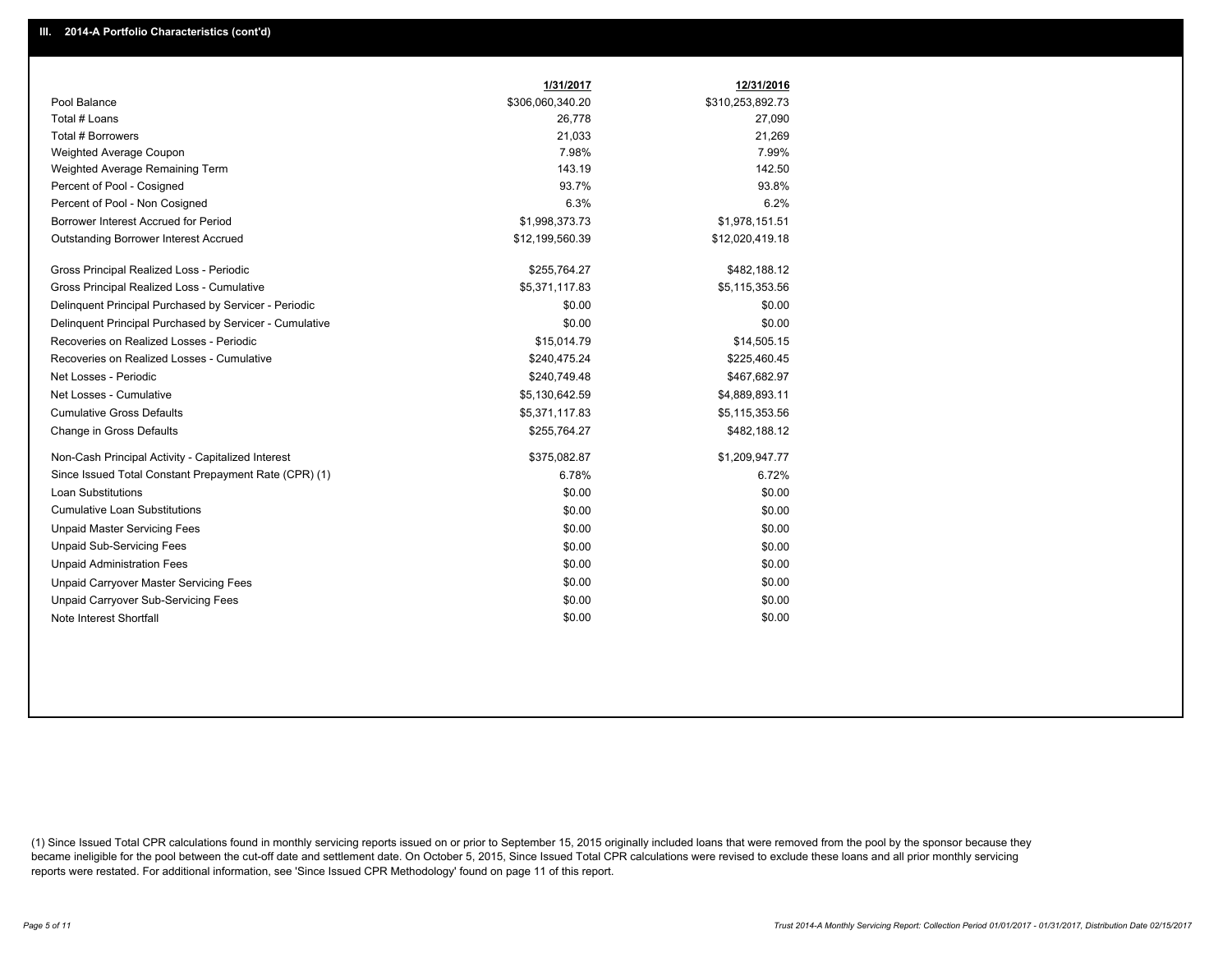## **IV. 2014-A Portfolio Statistics by Loan Program**

|                                                                                                                    | Weighted<br><b>Average Coupon</b> | # LOANS | \$ AMOUNT        | $%$ *    |
|--------------------------------------------------------------------------------------------------------------------|-----------------------------------|---------|------------------|----------|
| - Smart Option Deferred Loans                                                                                      | 8.47%                             | 8,563   | \$94,380,198.88  | 30.837%  |
| - Smart Option Fixed Pay Loans                                                                                     | 8.23%                             | 5,262   | \$71,515,351.91  | 23.366%  |
| - Smart Option Interest-Only Loans                                                                                 | 7.53%                             | 12,953  | \$140,164,789.41 | 45.796%  |
| - Other Loan Programs                                                                                              | 0.00%                             | 0.00    | \$0.00           | 0.000%   |
| <b>Total</b>                                                                                                       | 7.98%                             | 26,778  | \$306,060,340.20 | 100.000% |
| Prime Indexed Loans -- Monthly Reset Adjustable                                                                    |                                   |         | \$0.00           |          |
| Prime Indexed Loans -- Monthly Reset Non-Adjustable                                                                |                                   |         | \$0.00           |          |
| Prime Indexed Loans -- Quarterly Reset Adjustable                                                                  |                                   |         | \$0.00           |          |
| Prime Indexed Loans -- Quarterly Reset Non-Adjustable                                                              |                                   |         | \$0.00           |          |
| Prime Indexed Loans -- Annual Reset                                                                                |                                   |         | \$0.00           |          |
| T-Bill Indexed Loans                                                                                               |                                   |         | \$0.00           |          |
| <b>Fixed Rate Loans</b>                                                                                            |                                   |         | \$42,293,876.58  |          |
| <b>LIBOR Indexed Loans</b>                                                                                         |                                   |         | \$263,766,463.62 |          |
|                                                                                                                    |                                   |         |                  |          |
| * Note: Percentages may not total 100% due to rounding                                                             |                                   |         |                  |          |
| To conform with company standard reporting these sections now include Princial and Interest Accrued to Capitalize. |                                   |         |                  |          |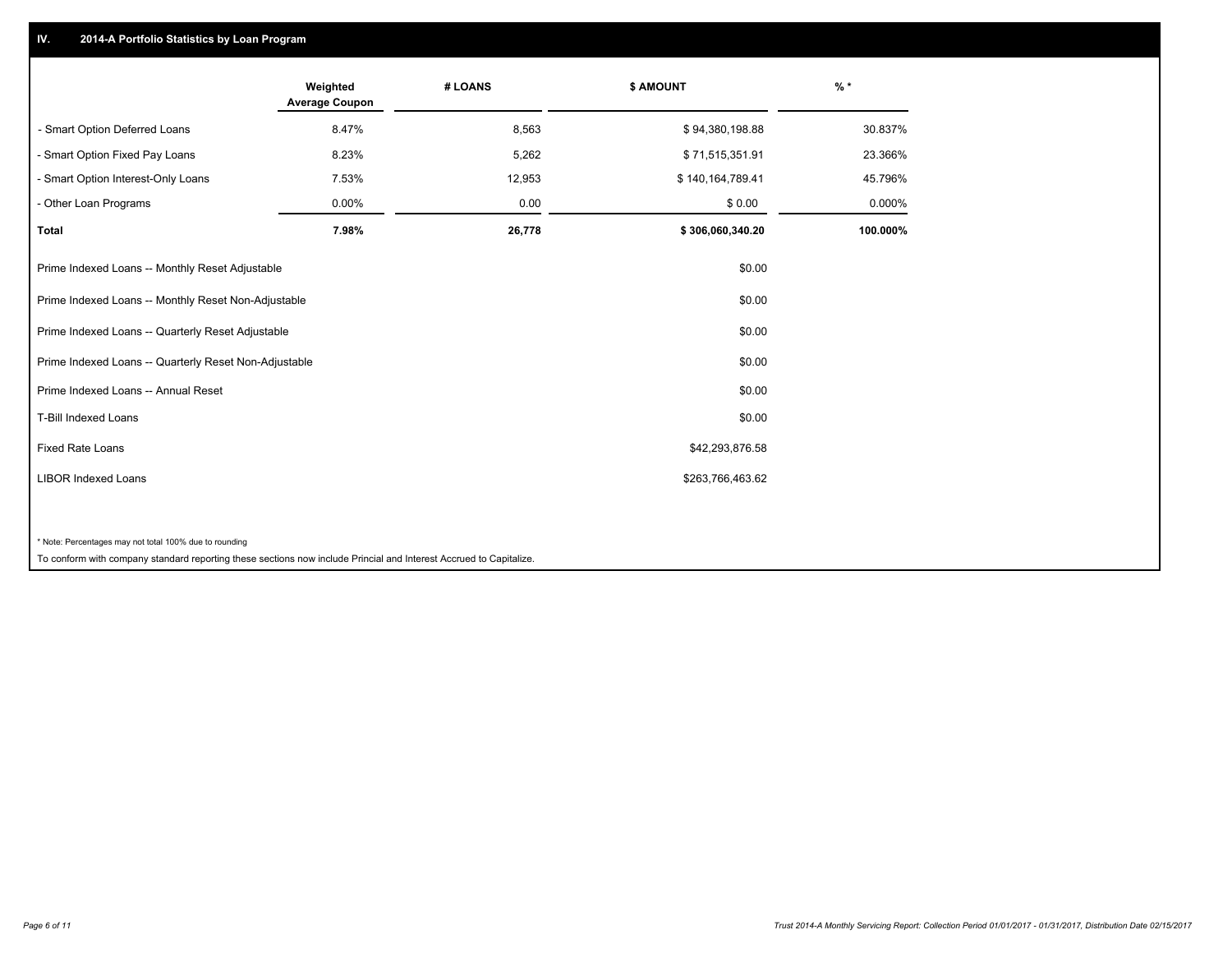| V. |       | 2014-A Reserve Account and Principal Distribution Calculations                                                                                                                                                        |                  |  |
|----|-------|-----------------------------------------------------------------------------------------------------------------------------------------------------------------------------------------------------------------------|------------------|--|
| А. |       | <b>Reserve Account</b>                                                                                                                                                                                                |                  |  |
|    |       | Specified Reserve Account Balance                                                                                                                                                                                     | \$958,735.00     |  |
|    |       | Actual Reserve Account Balance                                                                                                                                                                                        | \$958,735.00     |  |
| В. |       | <b>Principal Distribution Amount</b>                                                                                                                                                                                  |                  |  |
|    | j.    | Class A Notes Outstanding                                                                                                                                                                                             | \$201,013,370.47 |  |
|    | ii.   | Pool Balance                                                                                                                                                                                                          | \$306,060,340.20 |  |
|    | iii.  | First Priority Principal Distribution Amount (i - ii)                                                                                                                                                                 | \$0.00           |  |
|    |       |                                                                                                                                                                                                                       |                  |  |
|    | iv.   | Class A and B Notes Outstanding                                                                                                                                                                                       | \$237,013,370.47 |  |
|    | V.    | First Priority Principal Distribution Amount                                                                                                                                                                          | \$0.00           |  |
|    | vi.   | Pool Balance                                                                                                                                                                                                          | \$306,060,340.20 |  |
|    | vii.  | Specified Overcollateralization Amount                                                                                                                                                                                | \$91,818,102.06  |  |
|    |       | viii. Regular Principal Distribution Amount (iv - v) - (vi - vii)                                                                                                                                                     | \$22,771,132.33  |  |
|    |       |                                                                                                                                                                                                                       |                  |  |
|    | ix.   | Notes Outstanding                                                                                                                                                                                                     | \$279,013,370.47 |  |
|    | х.    | First Priority Principal Distribution Amount                                                                                                                                                                          | \$0.00           |  |
|    | xi.   | Regular Principal Distribution Amount                                                                                                                                                                                 | \$22,771,132.33  |  |
|    | xii.  | Available Funds (after payment of waterfall items A through J) *                                                                                                                                                      | \$0.00           |  |
|    | xiii. | Additional Principal Distribution Amount (min(ix - x - xi, xiii))                                                                                                                                                     | \$0.00           |  |
|    |       | * Represents 50% of value if the principal balance of the notes is greater than 10% of initial principal balance of the notes or the Class A and Class B note are reduced to 0, otherwise the full<br>value is shown. |                  |  |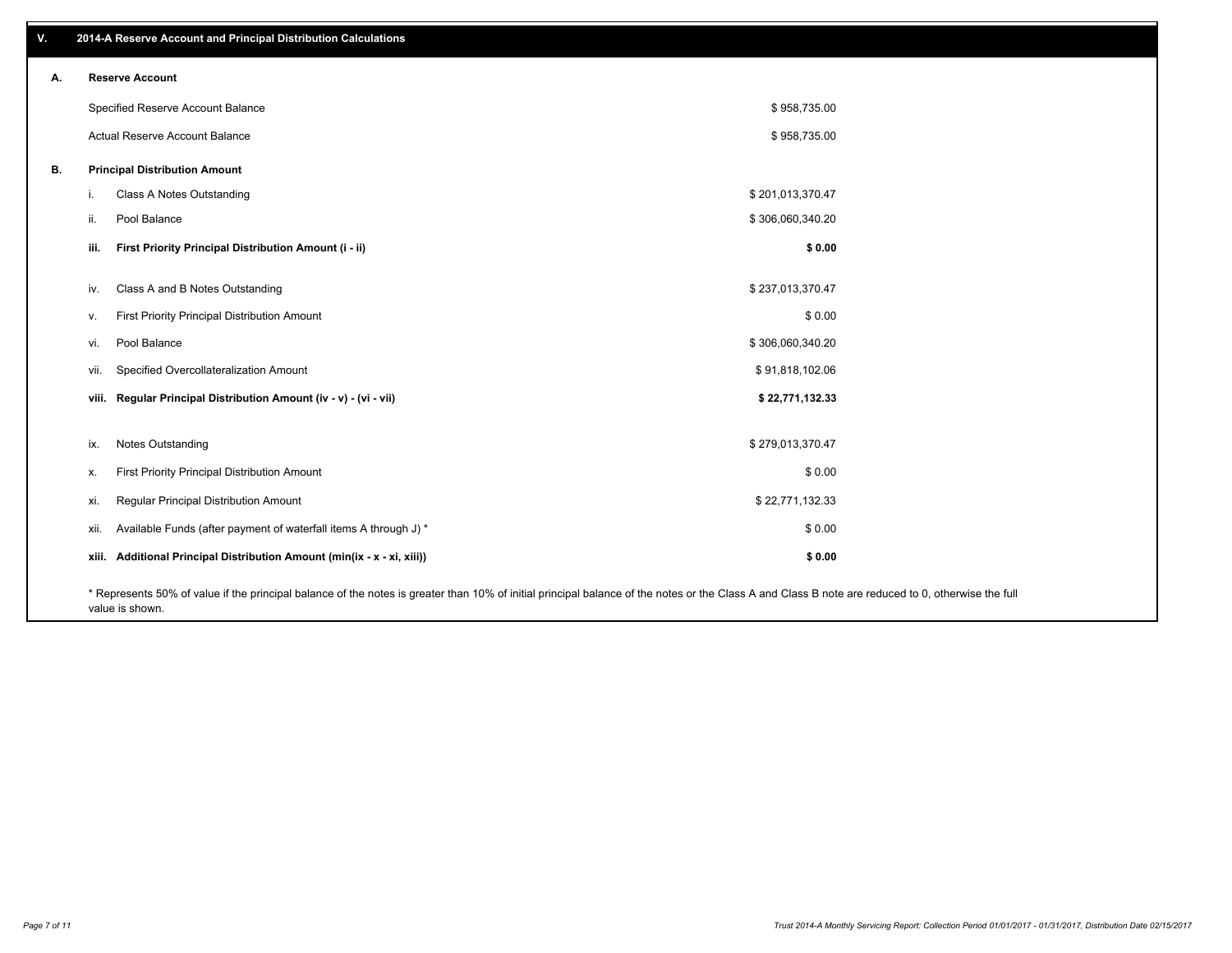| VI. |  | 2014-A Waterfall for Distributions |  |  |  |
|-----|--|------------------------------------|--|--|--|
|-----|--|------------------------------------|--|--|--|

| <b>Total Available Funds</b><br><b>Trustee Fees</b><br>\$0.00<br>Α<br>В<br>i. Master Servicing Fees<br>\$12,544.78<br>ii. Sub-Servicing Fees<br>\$190,315.68<br>C<br>\$6,667.00<br>i. Administration Fees<br>\$0.00<br>ii. Unreimbursed Administrator Advances plus any Unpaid<br>\$384,498.85<br>D<br>Class A Noteholders Interest Distribution Amount<br>Е<br>\$0.00<br><b>First Priority Principal Payment</b><br>F<br>Class B Noteholders Interest Distribution Amount<br>\$120,000.00<br>G<br>Class C Noteholders Interest Distribution Amount<br>\$157,500.00<br>Н<br>Reinstatement Reserve Account<br>\$0.00<br>Regular Principal Distribution<br>\$5,070,530.44<br>$\mathbf{I}$<br>J<br>i. Carryover Master Servicing Fees<br>\$0.00<br>ii. Carryover Sub-servicing Fees<br>\$0.00<br>Κ<br>\$0.00<br>Additional Principal Distribution Amount<br><b>Unpaid Expenses of Trustee</b><br>\$0.00<br>L<br>Unpaid Expenses of Administrator<br>\$0.00<br>М<br>Remaining Funds to the Excess Distribution Certificateholder<br>\$0.00<br>N<br><b>Waterfall Conditions</b><br>А.<br><b>Class C Noteholders' Interest Distribution Condition</b><br>\$306,060,340.20<br>Pool Balance<br>j.<br>ii.<br>\$237,013,370.47<br>Class A and B Notes Outstanding<br>Class C Noteholders' Interest Distribution Ratio (i / ii)<br>129.13%<br>iii.<br>Minimum Ratio<br>110.00%<br>iv.<br>Y<br>Is the Class C Noteholders' Interest Distribution Condition Satisfied (iii > iv)<br>v. | Paid | <b>Funds Balance</b> |
|---------------------------------------------------------------------------------------------------------------------------------------------------------------------------------------------------------------------------------------------------------------------------------------------------------------------------------------------------------------------------------------------------------------------------------------------------------------------------------------------------------------------------------------------------------------------------------------------------------------------------------------------------------------------------------------------------------------------------------------------------------------------------------------------------------------------------------------------------------------------------------------------------------------------------------------------------------------------------------------------------------------------------------------------------------------------------------------------------------------------------------------------------------------------------------------------------------------------------------------------------------------------------------------------------------------------------------------------------------------------------------------------------------------------------------------------------------------------------|------|----------------------|
|                                                                                                                                                                                                                                                                                                                                                                                                                                                                                                                                                                                                                                                                                                                                                                                                                                                                                                                                                                                                                                                                                                                                                                                                                                                                                                                                                                                                                                                                           |      | \$5,942,056.75       |
|                                                                                                                                                                                                                                                                                                                                                                                                                                                                                                                                                                                                                                                                                                                                                                                                                                                                                                                                                                                                                                                                                                                                                                                                                                                                                                                                                                                                                                                                           |      | \$5,942,056.75       |
|                                                                                                                                                                                                                                                                                                                                                                                                                                                                                                                                                                                                                                                                                                                                                                                                                                                                                                                                                                                                                                                                                                                                                                                                                                                                                                                                                                                                                                                                           |      | \$5,929,511.97       |
|                                                                                                                                                                                                                                                                                                                                                                                                                                                                                                                                                                                                                                                                                                                                                                                                                                                                                                                                                                                                                                                                                                                                                                                                                                                                                                                                                                                                                                                                           |      | \$5,739,196.29       |
|                                                                                                                                                                                                                                                                                                                                                                                                                                                                                                                                                                                                                                                                                                                                                                                                                                                                                                                                                                                                                                                                                                                                                                                                                                                                                                                                                                                                                                                                           |      | \$5,732,529.29       |
|                                                                                                                                                                                                                                                                                                                                                                                                                                                                                                                                                                                                                                                                                                                                                                                                                                                                                                                                                                                                                                                                                                                                                                                                                                                                                                                                                                                                                                                                           |      | \$5,732,529.29       |
|                                                                                                                                                                                                                                                                                                                                                                                                                                                                                                                                                                                                                                                                                                                                                                                                                                                                                                                                                                                                                                                                                                                                                                                                                                                                                                                                                                                                                                                                           |      | \$5,348,030.44       |
|                                                                                                                                                                                                                                                                                                                                                                                                                                                                                                                                                                                                                                                                                                                                                                                                                                                                                                                                                                                                                                                                                                                                                                                                                                                                                                                                                                                                                                                                           |      | \$5,348,030.44       |
|                                                                                                                                                                                                                                                                                                                                                                                                                                                                                                                                                                                                                                                                                                                                                                                                                                                                                                                                                                                                                                                                                                                                                                                                                                                                                                                                                                                                                                                                           |      | \$5,228,030.44       |
|                                                                                                                                                                                                                                                                                                                                                                                                                                                                                                                                                                                                                                                                                                                                                                                                                                                                                                                                                                                                                                                                                                                                                                                                                                                                                                                                                                                                                                                                           |      | \$5,070,530.44       |
|                                                                                                                                                                                                                                                                                                                                                                                                                                                                                                                                                                                                                                                                                                                                                                                                                                                                                                                                                                                                                                                                                                                                                                                                                                                                                                                                                                                                                                                                           |      | \$5,070,530.44       |
|                                                                                                                                                                                                                                                                                                                                                                                                                                                                                                                                                                                                                                                                                                                                                                                                                                                                                                                                                                                                                                                                                                                                                                                                                                                                                                                                                                                                                                                                           |      | \$0.00               |
|                                                                                                                                                                                                                                                                                                                                                                                                                                                                                                                                                                                                                                                                                                                                                                                                                                                                                                                                                                                                                                                                                                                                                                                                                                                                                                                                                                                                                                                                           |      | \$0.00               |
|                                                                                                                                                                                                                                                                                                                                                                                                                                                                                                                                                                                                                                                                                                                                                                                                                                                                                                                                                                                                                                                                                                                                                                                                                                                                                                                                                                                                                                                                           |      | \$0.00               |
|                                                                                                                                                                                                                                                                                                                                                                                                                                                                                                                                                                                                                                                                                                                                                                                                                                                                                                                                                                                                                                                                                                                                                                                                                                                                                                                                                                                                                                                                           |      | \$0.00               |
|                                                                                                                                                                                                                                                                                                                                                                                                                                                                                                                                                                                                                                                                                                                                                                                                                                                                                                                                                                                                                                                                                                                                                                                                                                                                                                                                                                                                                                                                           |      | \$0.00               |
|                                                                                                                                                                                                                                                                                                                                                                                                                                                                                                                                                                                                                                                                                                                                                                                                                                                                                                                                                                                                                                                                                                                                                                                                                                                                                                                                                                                                                                                                           |      | \$0.00               |
|                                                                                                                                                                                                                                                                                                                                                                                                                                                                                                                                                                                                                                                                                                                                                                                                                                                                                                                                                                                                                                                                                                                                                                                                                                                                                                                                                                                                                                                                           |      | \$0.00               |
|                                                                                                                                                                                                                                                                                                                                                                                                                                                                                                                                                                                                                                                                                                                                                                                                                                                                                                                                                                                                                                                                                                                                                                                                                                                                                                                                                                                                                                                                           |      |                      |
|                                                                                                                                                                                                                                                                                                                                                                                                                                                                                                                                                                                                                                                                                                                                                                                                                                                                                                                                                                                                                                                                                                                                                                                                                                                                                                                                                                                                                                                                           |      |                      |
|                                                                                                                                                                                                                                                                                                                                                                                                                                                                                                                                                                                                                                                                                                                                                                                                                                                                                                                                                                                                                                                                                                                                                                                                                                                                                                                                                                                                                                                                           |      |                      |
|                                                                                                                                                                                                                                                                                                                                                                                                                                                                                                                                                                                                                                                                                                                                                                                                                                                                                                                                                                                                                                                                                                                                                                                                                                                                                                                                                                                                                                                                           |      |                      |
|                                                                                                                                                                                                                                                                                                                                                                                                                                                                                                                                                                                                                                                                                                                                                                                                                                                                                                                                                                                                                                                                                                                                                                                                                                                                                                                                                                                                                                                                           |      |                      |
|                                                                                                                                                                                                                                                                                                                                                                                                                                                                                                                                                                                                                                                                                                                                                                                                                                                                                                                                                                                                                                                                                                                                                                                                                                                                                                                                                                                                                                                                           |      |                      |
|                                                                                                                                                                                                                                                                                                                                                                                                                                                                                                                                                                                                                                                                                                                                                                                                                                                                                                                                                                                                                                                                                                                                                                                                                                                                                                                                                                                                                                                                           |      |                      |
|                                                                                                                                                                                                                                                                                                                                                                                                                                                                                                                                                                                                                                                                                                                                                                                                                                                                                                                                                                                                                                                                                                                                                                                                                                                                                                                                                                                                                                                                           |      |                      |
| Note: If the Class C Noteholders' Interest Distribution Condition is satisfied then the amount of interest accrued at the Class C Rate for the Accrual Period is Released on the distribution Date.                                                                                                                                                                                                                                                                                                                                                                                                                                                                                                                                                                                                                                                                                                                                                                                                                                                                                                                                                                                                                                                                                                                                                                                                                                                                       |      |                      |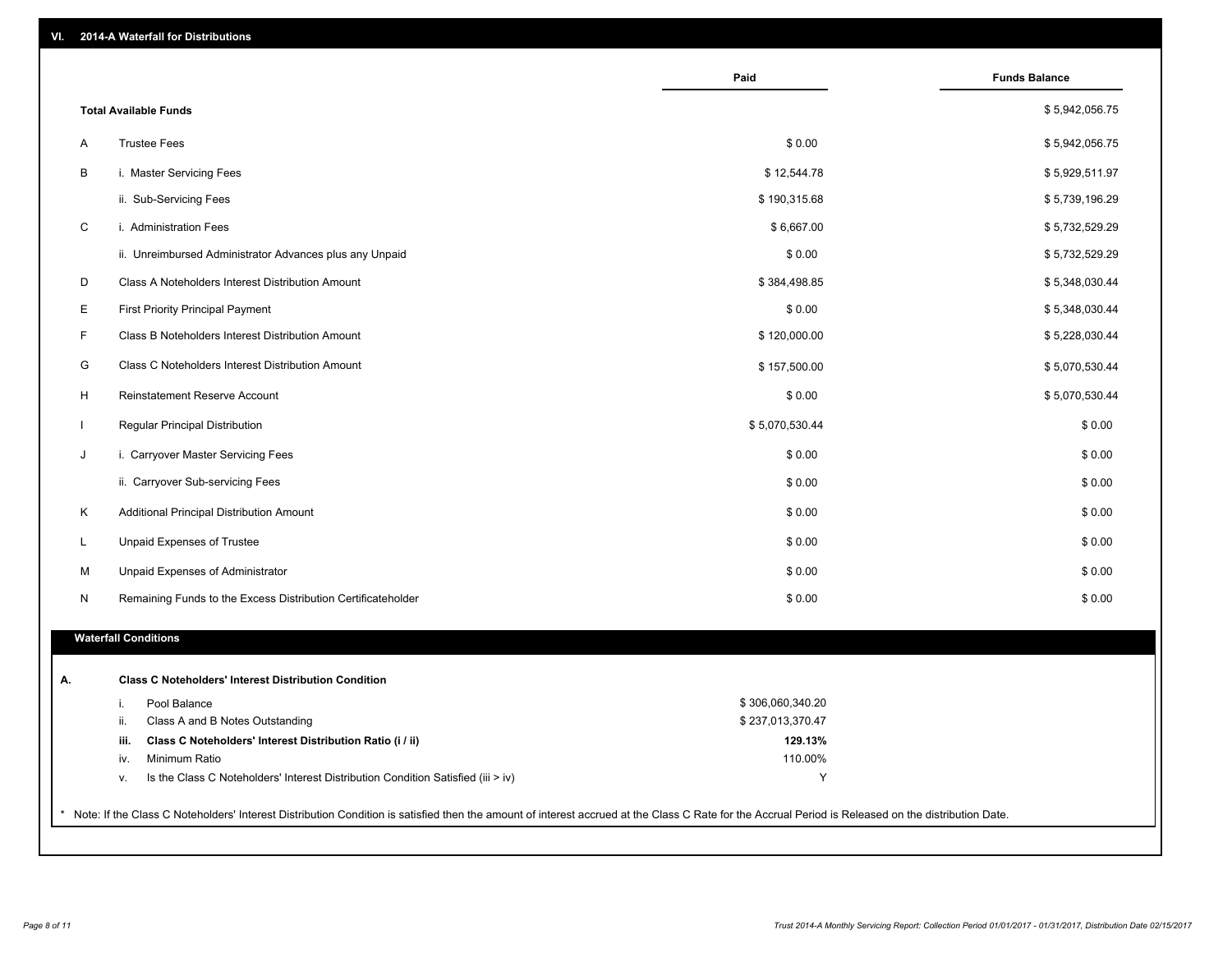| <b>Distribution Amounts</b>                                |                         |                         |                         |
|------------------------------------------------------------|-------------------------|-------------------------|-------------------------|
|                                                            | <b>A1</b>               | A <sub>2</sub> A        | A <sub>2</sub> B        |
| Cusip/Isin                                                 | 784456AA3               | 784456AB1               | 784456AC9               |
| <b>Beginning Balance</b>                                   | \$15,013,370.47         | \$68,000,000.00         | \$68,000,000.00         |
| Index                                                      | <b>LIBOR</b>            | <b>FIXED</b>            | <b>LIBOR</b>            |
| Spread/Fixed Rate                                          | 0.50%                   | 3.05%                   | 1.15%                   |
| Record Date (Days Prior to Distribution)                   | 1 NEW YORK BUSINESS DAY | 1 NEW YORK BUSINESS DAY | 1 NEW YORK BUSINESS DAY |
| <b>Accrual Period Begin</b>                                | 1/17/2017               | 1/15/2017               | 1/17/2017               |
| <b>Accrual Period End</b>                                  | 2/15/2017               | 2/15/2017               | 2/15/2017               |
| Daycount Fraction                                          | 0.08055556              | 0.08333333              | 0.08055556              |
| Interest Rate*                                             | 1.26722%                | 3.05000%                | 1.91722%                |
| <b>Accrued Interest Factor</b>                             | 0.001020816             | 0.002541667             | 0.001544427             |
| <b>Current Interest Due</b>                                | \$15,325.89             | \$172,833.33            | \$105,021.05            |
| Interest Shortfall from Prior Period Plus Accrued Interest | $\mathsf{\$}$ -         | $\mathsf{\$}$ -         | $S -$                   |
| <b>Total Interest Due</b>                                  | \$15,325.89             | \$172,833.33            | \$105,021.05            |
| <b>Interest Paid</b>                                       | \$15,325.89             | \$172,833.33            | \$105,021.05            |
| <b>Interest Shortfall</b>                                  | $S -$                   | $\frac{2}{3}$ -         | $$ -$                   |
| <b>Principal Paid</b>                                      | \$5,070,530.44          | $$ -$                   | $S -$                   |
| <b>Ending Principal Balance</b>                            | \$9,942,840.03          | \$68,000,000.00         | \$68,000,000.00         |
| Paydown Factor                                             | 0.042970597             | 0.000000000             | 0.000000000             |
| <b>Ending Balance Factor</b>                               | 0.084261356             | 1.000000000             | 1.000000000             |

\* Pay rates for Current Distribution. For the interest rates applicable to the next distribution date, please see https://www.salliemae.com/about/investors/data/SMBabrate.txt.

**VII. 2014-A Distributions**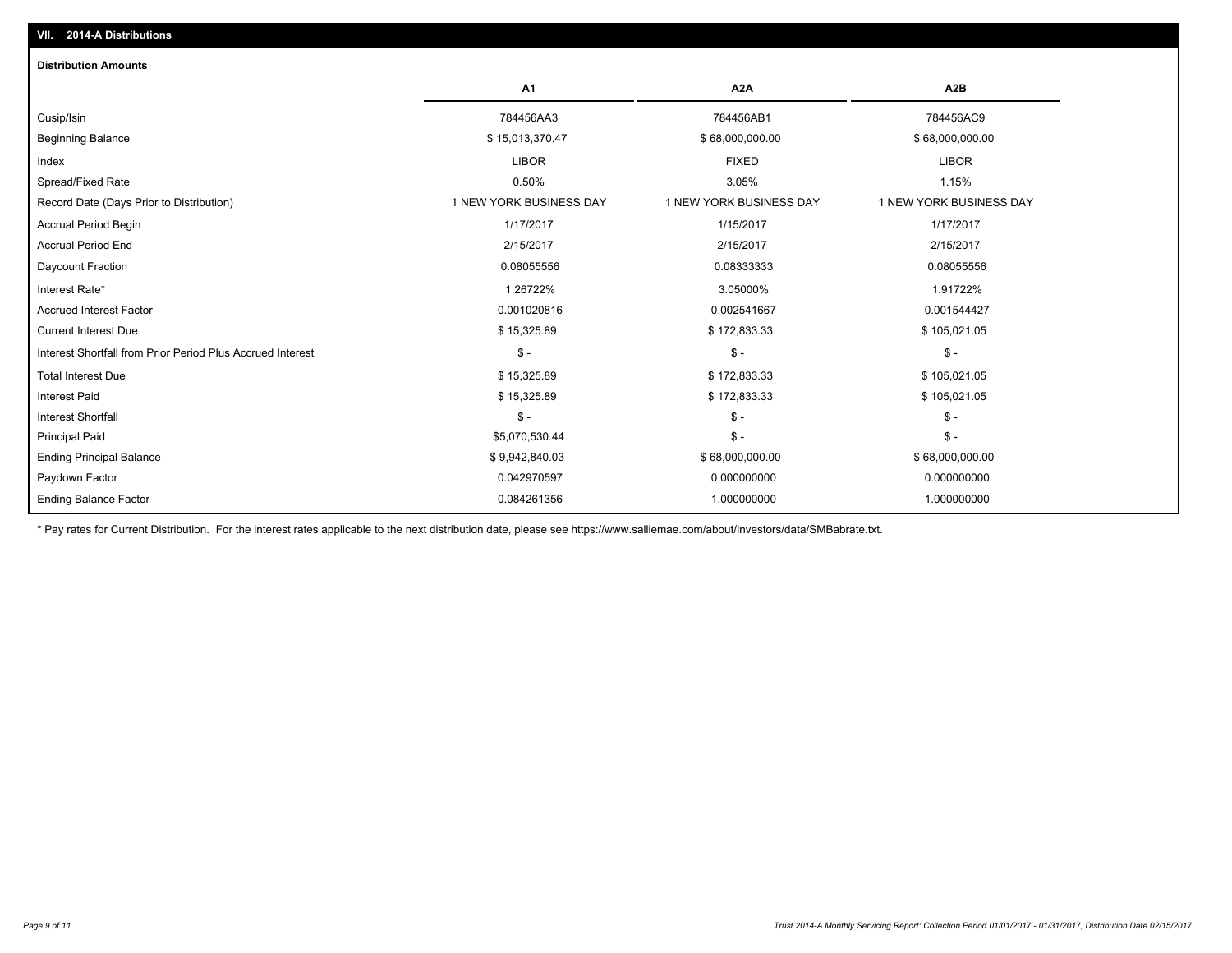|                                                            | A <sub>3</sub>          | в                       | c                       |
|------------------------------------------------------------|-------------------------|-------------------------|-------------------------|
| Cusip/Isin                                                 | 784456AD7               | 784456AE5               | 784456AF2               |
| <b>Beginning Balance</b>                                   | \$50,000,000.00         | \$36,000,000.00         | \$42,000,000.00         |
| Index                                                      | <b>LIBOR</b>            | <b>FIXED</b>            | <b>FIXED</b>            |
| Spread/Fixed Rate                                          | 1.50%                   | 4.00%                   | 4.50%                   |
| Record Date (Days Prior to Distribution)                   | 1 NEW YORK BUSINESS DAY | 1 NEW YORK BUSINESS DAY | 1 NEW YORK BUSINESS DAY |
| <b>Accrual Period Begin</b>                                | 1/17/2017               | 1/15/2017               | 1/15/2017               |
| <b>Accrual Period End</b>                                  | 2/15/2017               | 2/15/2017               | 2/15/2017               |
| Daycount Fraction                                          | 0.08055556              | 0.08333333              | 0.08333333              |
| Interest Rate*                                             | 2.26722%                | 4.00000%                | 4.50000%                |
| <b>Accrued Interest Factor</b>                             | 0.001826372             | 0.003333333             | 0.003750000             |
| <b>Current Interest Due</b>                                | \$91,318.58             | \$120,000.00            | \$157,500.00            |
| Interest Shortfall from Prior Period Plus Accrued Interest | $\mathsf S$ -           | $$ -$                   | $$ -$                   |
| <b>Total Interest Due</b>                                  | \$91,318.58             | \$120,000.00            | \$157,500.00            |
| <b>Interest Paid</b>                                       | \$91,318.58             | \$120,000.00            | \$157,500.00            |
| <b>Interest Shortfall</b>                                  | $S -$                   | $\mathsf{\$}$ -         | $\mathcal{S}$ -         |
| <b>Principal Paid</b>                                      | $S -$                   | $S -$                   | $$ -$                   |
| <b>Ending Principal Balance</b>                            | \$50,000,000.00         | \$36,000,000.00         | \$42,000,000.00         |
| Paydown Factor                                             | 0.000000000             | 0.000000000             | 0.000000000             |
| <b>Ending Balance Factor</b>                               | 1.000000000             | 1.000000000             | 1.000000000             |

\* Pay rates for Current Distribution. For the interest rates applicable to the next distribution date, please see https://www.salliemae.com/about/investors/data/SMBabrate.txt.

**VII. 2014-A Distributions**